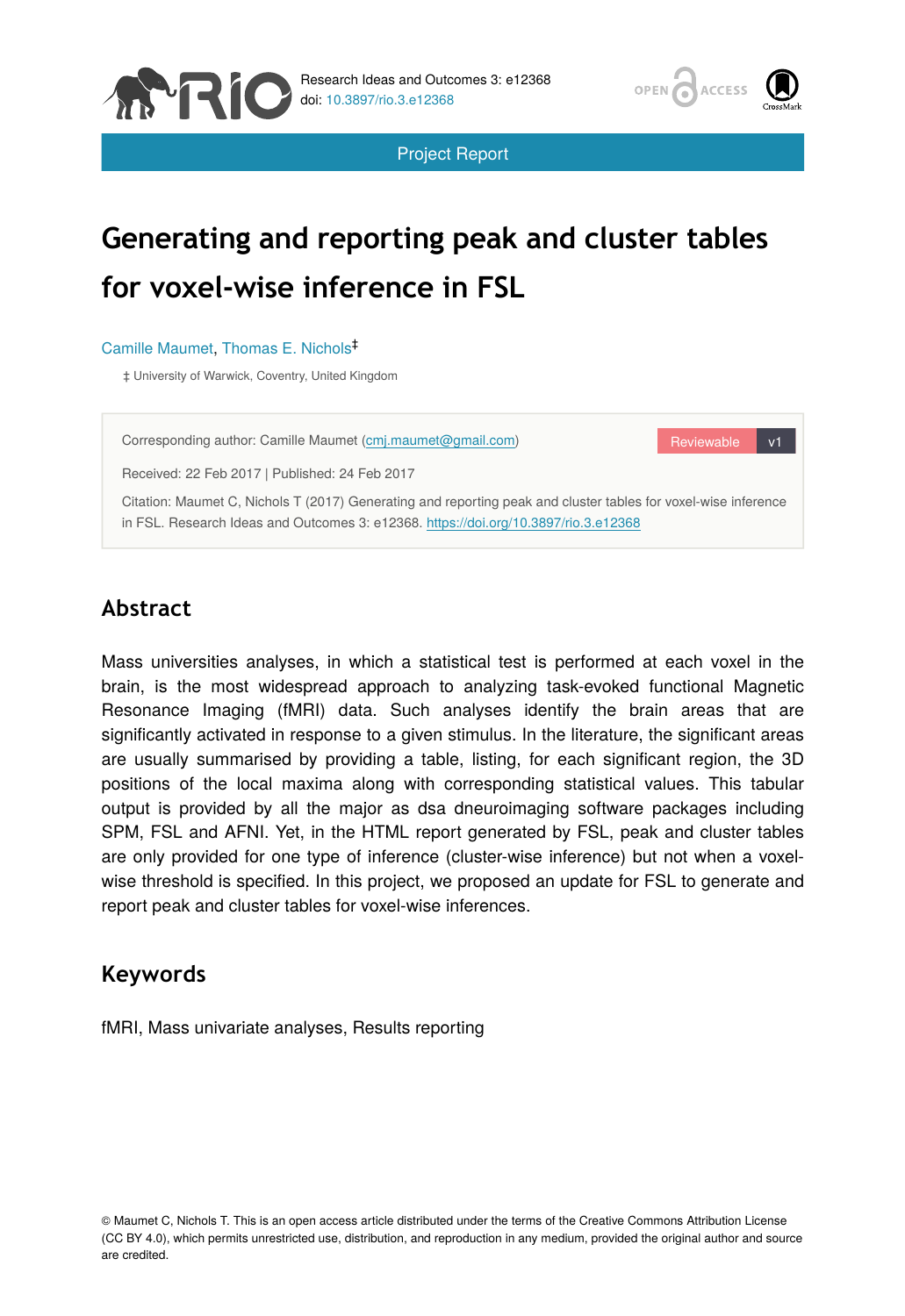#### **Introduction**

Mass univariate analyses, in which a statistical test is performed at each voxel in the brain, is the most widespread approach to analyzing task-evoked functional Magnetic Resonance Imaging (fMRI) data. Such analyses identify the brain areas that are significantly activated in response to a given stimulus. In the literature, the significant areas are usually summarised by providing a table listing, for each significant region (also known as "cluster"), the 3D positions of the local maxima (also known as "peaks") along with corresponding statistical values. This tabular output is provided by all the major neuroimaging software packages including Statistical Parametric Mapping (SPM Penny et al. 2011), the FMRIB Software Library (FSL Jenkinson et al. 2012) and Analysis of Functional NeuroImages (AFNI Cox 1996).

Yet, in the HTML report generated by FSL, peak and cluster tables are only provided for one type of inference (cluster-wise inference) but not when a voxel-wise threshold is specified. The goal of this project was to extend the functionalites of FSL to generate and report peak and cluster tables for voxel-wise inference.

As part of its outputs, FSL FEAT generates an HTML result page for each contrast of interest (e.g. "cluster zstat1.html") which includes two tables. The first table provides a list of the significant clusters with their size in voxels; the cluster p-value, -log10(p-value), equivalent z-statistic and x, y, z coordinates of the voxel with the maximum statistic value as well as the estimated contrast value and the x, y, z coordinates of the voxel with the maximum contrast estimate. The second table provides a list of equivalent z-statistics and x, y, z coordinates for each peak in each cluster. Both tables are stored as text files (e.g. cluster table in " cluster zstat1.txt" and peak table in "lmax zstat1.txt"). Coordinates  $(x, y, z)$ z) are provided both in voxel space (e.g. "cluster\_zstat1.html") and standardised world space (e.g. "cluster zstat1 std.html") for first-level analyses and in standardised world space only for higher-level analyses (e.g. "cluster zstat1 std.html").

## **Approach**

First, we updated and refactored the FSL core "ztop" utility to generate p-values for corrected and uncorrected voxel-wise statistics. "ztop" is a command line tool which returns the p-value corresponding to an input z-statistic value. We extended "ztop" with a "-g" option which can be used to input the volume of the search space in resels in which case the command returns an FWE-corrected p-value (estimated using random field theory) rather than an uncorrected p-value (default). The computation of corrected and uncorrected p-values from z-statistic was extracted as a function so that it could easily be re-used (the "ztop" command line tool uses the "ztop\_function").

Second, we updated the FSL core "cluster" class which creates the cluster and peak tables and saves them as text files (e.g. "lmax\_zstat1.txt" and "cluster\_zstat1.txt"). We added two new options for corrected ("--voxthresh") and uncorrected ("--voxuncthresh") voxel-wise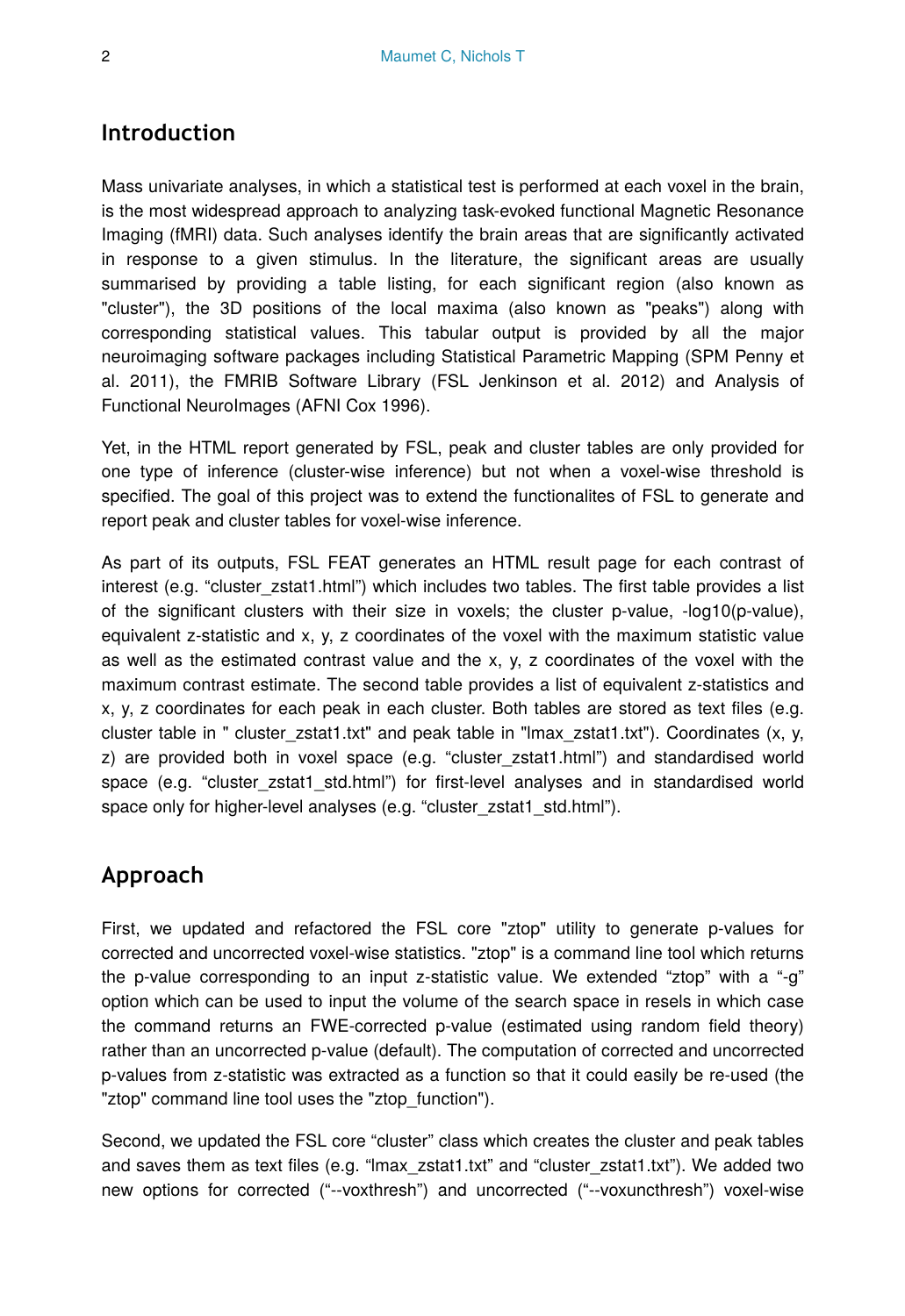thresholds and added calls to the "ztop\_functoin" function where necessary to deal with these new options.

Finally, we updated "featlib.tcl" to add the relevant calls to the "cluster" command when voxel-wise thresholds are used. "featlib.tcl" is the main script to run the fMRI analysis from pre-processing to the generation of the HTML results page using FEAT in FSL.

We performed a series of tests to check that fMRI analyses performed with FEAT could run without error on a set of studies that were designed to cover major fMRI use cases (Pauli et al. 2016).

### **Results**

The proposed update for FSL is publically available at<https://github.com/cmaumet/fsl> (cf. [p](https://github.com/cmaumet/fsl/pull/3) ull request  $3$  and  $5$ ). The datasets that were used for testing are available at [https://](https://github.com/incf-nidash/nidmresults-examples/) [github.com/incf-nidash/nidmresults-examples/](https://github.com/incf-nidash/nidmresults-examples/) (cf. [pull request 97\)](https://github.com/incf-nidash/nidmresults-examples/pull/97).

Fig. 1 displays examples of command-line calls to the updated "cluster" function for clusterwise and voxel-wise thresholds.

| \${FSLDIR}/bin/cluster -i thresh zstat1 -c stats/cope1 -t 3.0902 -d 0.700797 --volume=38344 -r 6.60989<br>--othresh-thresh_zstat1_2 -o cluster_mask_zstat1 --connectivity=26 --olmax=lmax_zstat1.txt --scalarname=Z<br>-- voxthresh<br>Cluster Index<br>Voxels Z-MAX<br>Z-MAX X (vox) Z-MAX Y (vox) Z-MAX Z (vox)<br>$Z-COG X (vox)$<br>Z-COG Y (vox)<br>Z-COG Z (vox) COPE-MAX<br>COPE-MAX X (vox)<br>COPE-MAX Y (vox)<br>COPE-MAX Z (vox)<br>COPE-MEAN<br>28 27 7.47<br>19 48 18 18.8<br>49.3<br>17.9<br>428 18 42 19 243<br>25 19.9<br>19 13 7.49<br>16 25 28 15.9<br>222 16 25<br>28<br>159<br>49 34 20 48.8<br>18 11 7.26<br>34.5<br>19.4<br>194 58<br>34<br>28 153<br>17 18 6.76<br>21 10 11 21.7<br>10.6<br>323 23 9<br>226<br>10.2<br>10<br>16  10  6.1  23  44  13  23.4  43.8  13.6<br>235 23 44 13 186<br>15 8 6.03<br>36 37 23 35.9<br>36.8<br>22.5<br>222 35 37 23 167<br>5.86<br>25 9 14 24.2<br>9.49<br>13.7<br>323 24 9<br>14 236<br>14 6<br>[]<br>Voxel-wise uncorrected<br>\${FSLDIR}/bin/cluster -i thresh zstat1 -c stats/cope1 -t 3.0902 -d 0.700797 --volume=38344 -r 6.60989<br>--othresh-thresh zstat1 2 -o cluster mask zstat1 --connectivity=26 --olmax=lmax zstat1.txt --scalarname=Z<br>-- voxuncthresh<br>Cluster Index<br>Voxels Z-MAX<br>Z-MAX X (vox) Z-MAX Y (vox) Z-MAX Z (vox)<br>$Z-COG$ $X$ $(yox)$<br>$Z-COG Y (vox)$<br>Z-COG Z (vox) COPE-MAX<br>COPE-MAX X (vox)<br>COPE-MAX Y (vox)<br>COPE-MAX Z (vox)<br>COPE-MEAN<br>147 795 7.47<br>19 48 18 24.7<br>41.7<br>18.4<br>632 28 56 17 168<br>146 243 7.49<br>16 25 28 16.4<br>21.6<br>18.8<br>428 17 19<br>23 135<br>145 161 4.56<br>42  43  14  39.3<br>44.2<br>15.1<br>479 33 36 11 199<br>35 19.7<br>144 152 7.26<br>49 34 28 47.7<br>218 52 38 16 117<br>143 66 6.76<br>11.3<br>21 10 11 22.3 10.9<br>323 23 9<br>18 171<br>142 65 5.84<br>46 23 28 45.3 28.7<br>20 242 41 16 21 131<br>141 42 4.95<br>49 46 17 48.1 45.7 17.9<br>357 47 47 17 184<br>[] |
|--------------------------------------------------------------------------------------------------------------------------------------------------------------------------------------------------------------------------------------------------------------------------------------------------------------------------------------------------------------------------------------------------------------------------------------------------------------------------------------------------------------------------------------------------------------------------------------------------------------------------------------------------------------------------------------------------------------------------------------------------------------------------------------------------------------------------------------------------------------------------------------------------------------------------------------------------------------------------------------------------------------------------------------------------------------------------------------------------------------------------------------------------------------------------------------------------------------------------------------------------------------------------------------------------------------------------------------------------------------------------------------------------------------------------------------------------------------------------------------------------------------------------------------------------------------------------------------------------------------------------------------------------------------------------------------------------------------------------------------------------------------------------------------------------------------------------------------------------------------------------------------------------------------------------------------------------------|
|                                                                                                                                                                                                                                                                                                                                                                                                                                                                                                                                                                                                                                                                                                                                                                                                                                                                                                                                                                                                                                                                                                                                                                                                                                                                                                                                                                                                                                                                                                                                                                                                                                                                                                                                                                                                                                                                                                                                                        |
|                                                                                                                                                                                                                                                                                                                                                                                                                                                                                                                                                                                                                                                                                                                                                                                                                                                                                                                                                                                                                                                                                                                                                                                                                                                                                                                                                                                                                                                                                                                                                                                                                                                                                                                                                                                                                                                                                                                                                        |
|                                                                                                                                                                                                                                                                                                                                                                                                                                                                                                                                                                                                                                                                                                                                                                                                                                                                                                                                                                                                                                                                                                                                                                                                                                                                                                                                                                                                                                                                                                                                                                                                                                                                                                                                                                                                                                                                                                                                                        |
|                                                                                                                                                                                                                                                                                                                                                                                                                                                                                                                                                                                                                                                                                                                                                                                                                                                                                                                                                                                                                                                                                                                                                                                                                                                                                                                                                                                                                                                                                                                                                                                                                                                                                                                                                                                                                                                                                                                                                        |
|                                                                                                                                                                                                                                                                                                                                                                                                                                                                                                                                                                                                                                                                                                                                                                                                                                                                                                                                                                                                                                                                                                                                                                                                                                                                                                                                                                                                                                                                                                                                                                                                                                                                                                                                                                                                                                                                                                                                                        |
|                                                                                                                                                                                                                                                                                                                                                                                                                                                                                                                                                                                                                                                                                                                                                                                                                                                                                                                                                                                                                                                                                                                                                                                                                                                                                                                                                                                                                                                                                                                                                                                                                                                                                                                                                                                                                                                                                                                                                        |
|                                                                                                                                                                                                                                                                                                                                                                                                                                                                                                                                                                                                                                                                                                                                                                                                                                                                                                                                                                                                                                                                                                                                                                                                                                                                                                                                                                                                                                                                                                                                                                                                                                                                                                                                                                                                                                                                                                                                                        |
|                                                                                                                                                                                                                                                                                                                                                                                                                                                                                                                                                                                                                                                                                                                                                                                                                                                                                                                                                                                                                                                                                                                                                                                                                                                                                                                                                                                                                                                                                                                                                                                                                                                                                                                                                                                                                                                                                                                                                        |
|                                                                                                                                                                                                                                                                                                                                                                                                                                                                                                                                                                                                                                                                                                                                                                                                                                                                                                                                                                                                                                                                                                                                                                                                                                                                                                                                                                                                                                                                                                                                                                                                                                                                                                                                                                                                                                                                                                                                                        |
|                                                                                                                                                                                                                                                                                                                                                                                                                                                                                                                                                                                                                                                                                                                                                                                                                                                                                                                                                                                                                                                                                                                                                                                                                                                                                                                                                                                                                                                                                                                                                                                                                                                                                                                                                                                                                                                                                                                                                        |
|                                                                                                                                                                                                                                                                                                                                                                                                                                                                                                                                                                                                                                                                                                                                                                                                                                                                                                                                                                                                                                                                                                                                                                                                                                                                                                                                                                                                                                                                                                                                                                                                                                                                                                                                                                                                                                                                                                                                                        |
|                                                                                                                                                                                                                                                                                                                                                                                                                                                                                                                                                                                                                                                                                                                                                                                                                                                                                                                                                                                                                                                                                                                                                                                                                                                                                                                                                                                                                                                                                                                                                                                                                                                                                                                                                                                                                                                                                                                                                        |
|                                                                                                                                                                                                                                                                                                                                                                                                                                                                                                                                                                                                                                                                                                                                                                                                                                                                                                                                                                                                                                                                                                                                                                                                                                                                                                                                                                                                                                                                                                                                                                                                                                                                                                                                                                                                                                                                                                                                                        |
|                                                                                                                                                                                                                                                                                                                                                                                                                                                                                                                                                                                                                                                                                                                                                                                                                                                                                                                                                                                                                                                                                                                                                                                                                                                                                                                                                                                                                                                                                                                                                                                                                                                                                                                                                                                                                                                                                                                                                        |
|                                                                                                                                                                                                                                                                                                                                                                                                                                                                                                                                                                                                                                                                                                                                                                                                                                                                                                                                                                                                                                                                                                                                                                                                                                                                                                                                                                                                                                                                                                                                                                                                                                                                                                                                                                                                                                                                                                                                                        |
|                                                                                                                                                                                                                                                                                                                                                                                                                                                                                                                                                                                                                                                                                                                                                                                                                                                                                                                                                                                                                                                                                                                                                                                                                                                                                                                                                                                                                                                                                                                                                                                                                                                                                                                                                                                                                                                                                                                                                        |
|                                                                                                                                                                                                                                                                                                                                                                                                                                                                                                                                                                                                                                                                                                                                                                                                                                                                                                                                                                                                                                                                                                                                                                                                                                                                                                                                                                                                                                                                                                                                                                                                                                                                                                                                                                                                                                                                                                                                                        |
|                                                                                                                                                                                                                                                                                                                                                                                                                                                                                                                                                                                                                                                                                                                                                                                                                                                                                                                                                                                                                                                                                                                                                                                                                                                                                                                                                                                                                                                                                                                                                                                                                                                                                                                                                                                                                                                                                                                                                        |
|                                                                                                                                                                                                                                                                                                                                                                                                                                                                                                                                                                                                                                                                                                                                                                                                                                                                                                                                                                                                                                                                                                                                                                                                                                                                                                                                                                                                                                                                                                                                                                                                                                                                                                                                                                                                                                                                                                                                                        |
|                                                                                                                                                                                                                                                                                                                                                                                                                                                                                                                                                                                                                                                                                                                                                                                                                                                                                                                                                                                                                                                                                                                                                                                                                                                                                                                                                                                                                                                                                                                                                                                                                                                                                                                                                                                                                                                                                                                                                        |
| Cluster-wise corrected (same as before)                                                                                                                                                                                                                                                                                                                                                                                                                                                                                                                                                                                                                                                                                                                                                                                                                                                                                                                                                                                                                                                                                                                                                                                                                                                                                                                                                                                                                                                                                                                                                                                                                                                                                                                                                                                                                                                                                                                |
| \${FSLDIR}/bin/cluster -i thresh zstat1 -c stats/cope1 -t 2.3 -d 0.700797 --volume=38344 -r 6.60989                                                                                                                                                                                                                                                                                                                                                                                                                                                                                                                                                                                                                                                                                                                                                                                                                                                                                                                                                                                                                                                                                                                                                                                                                                                                                                                                                                                                                                                                                                                                                                                                                                                                                                                                                                                                                                                    |
| --othresh=thresh_zstat1_2 -o cluster_mask_zstat1 --connectivity=26 --olmax=lmax_zstat1.txt --scalarname=Z -p 0.05                                                                                                                                                                                                                                                                                                                                                                                                                                                                                                                                                                                                                                                                                                                                                                                                                                                                                                                                                                                                                                                                                                                                                                                                                                                                                                                                                                                                                                                                                                                                                                                                                                                                                                                                                                                                                                      |
| Cluster Index Voxels P -log10(P) Z-MAX Z-MAX X (vox) Z-MAX Y (vox) Z-MAX Z (vox)                                                                                                                                                                                                                                                                                                                                                                                                                                                                                                                                                                                                                                                                                                                                                                                                                                                                                                                                                                                                                                                                                                                                                                                                                                                                                                                                                                                                                                                                                                                                                                                                                                                                                                                                                                                                                                                                       |
| Z-COG Y (voxZ-COG Z (vox) COPE-MAX COPE-MAX X (vox) COPE-MAX Y (vox)<br>$Z-COG X (vox)$<br>COPE-MAX Z (yox)<br>COPE - MEAN                                                                                                                                                                                                                                                                                                                                                                                                                                                                                                                                                                                                                                                                                                                                                                                                                                                                                                                                                                                                                                                                                                                                                                                                                                                                                                                                                                                                                                                                                                                                                                                                                                                                                                                                                                                                                             |
| $\overline{z}$<br>ø<br>68.9<br>7.47<br>19 40 18 32.5<br>39.9<br>18.1<br>632 28 56 17 139<br>3138                                                                                                                                                                                                                                                                                                                                                                                                                                                                                                                                                                                                                                                                                                                                                                                                                                                                                                                                                                                                                                                                                                                                                                                                                                                                                                                                                                                                                                                                                                                                                                                                                                                                                                                                                                                                                                                       |
| 521 6.02e-20<br>19.2<br>7.49<br>16 25 28 16 22.4<br>17.5<br>428 17 19 23 110<br>r.                                                                                                                                                                                                                                                                                                                                                                                                                                                                                                                                                                                                                                                                                                                                                                                                                                                                                                                                                                                                                                                                                                                                                                                                                                                                                                                                                                                                                                                                                                                                                                                                                                                                                                                                                                                                                                                                     |
| 167 1.7e-08 7.77<br>4.71<br>39 8<br>12 43.9<br>14.9<br>533 43 16 7<br>s,<br>9.45<br>146                                                                                                                                                                                                                                                                                                                                                                                                                                                                                                                                                                                                                                                                                                                                                                                                                                                                                                                                                                                                                                                                                                                                                                                                                                                                                                                                                                                                                                                                                                                                                                                                                                                                                                                                                                                                                                                                |
| 99 1.58e-85<br>4.8 6.76<br>21 18 11 23.1<br>10.5<br>11.5<br>143<br>٨<br>323 23 9<br>10                                                                                                                                                                                                                                                                                                                                                                                                                                                                                                                                                                                                                                                                                                                                                                                                                                                                                                                                                                                                                                                                                                                                                                                                                                                                                                                                                                                                                                                                                                                                                                                                                                                                                                                                                                                                                                                                 |
| 43 0.017<br>1.77<br>4.93<br>36 <sub>7</sub><br>35.5<br>8.35<br>3.75<br>200 31 8<br>128<br>$\overline{3}$<br>6<br>A<br>$\overline{2}$<br>41 0.0227 1.64<br>4.41<br>27 18 17 27.9<br>17.6<br>14.6<br>263 28 13 18 131                                                                                                                                                                                                                                                                                                                                                                                                                                                                                                                                                                                                                                                                                                                                                                                                                                                                                                                                                                                                                                                                                                                                                                                                                                                                                                                                                                                                                                                                                                                                                                                                                                                                                                                                    |
| 4.77<br>$\mathbf{1}$<br>40 0.0263 1.58<br>47 21 15 48 20.8 14 200 48 19 14 102                                                                                                                                                                                                                                                                                                                                                                                                                                                                                                                                                                                                                                                                                                                                                                                                                                                                                                                                                                                                                                                                                                                                                                                                                                                                                                                                                                                                                                                                                                                                                                                                                                                                                                                                                                                                                                                                         |

Figure 1.

Examples of calls of the updated "cluster" command for voxel-wise and cluster-wise thresholds.

Fig. 2 presents an example of table generated by the updated FSL for a study using an FWE-corrected voxel-wise threshold.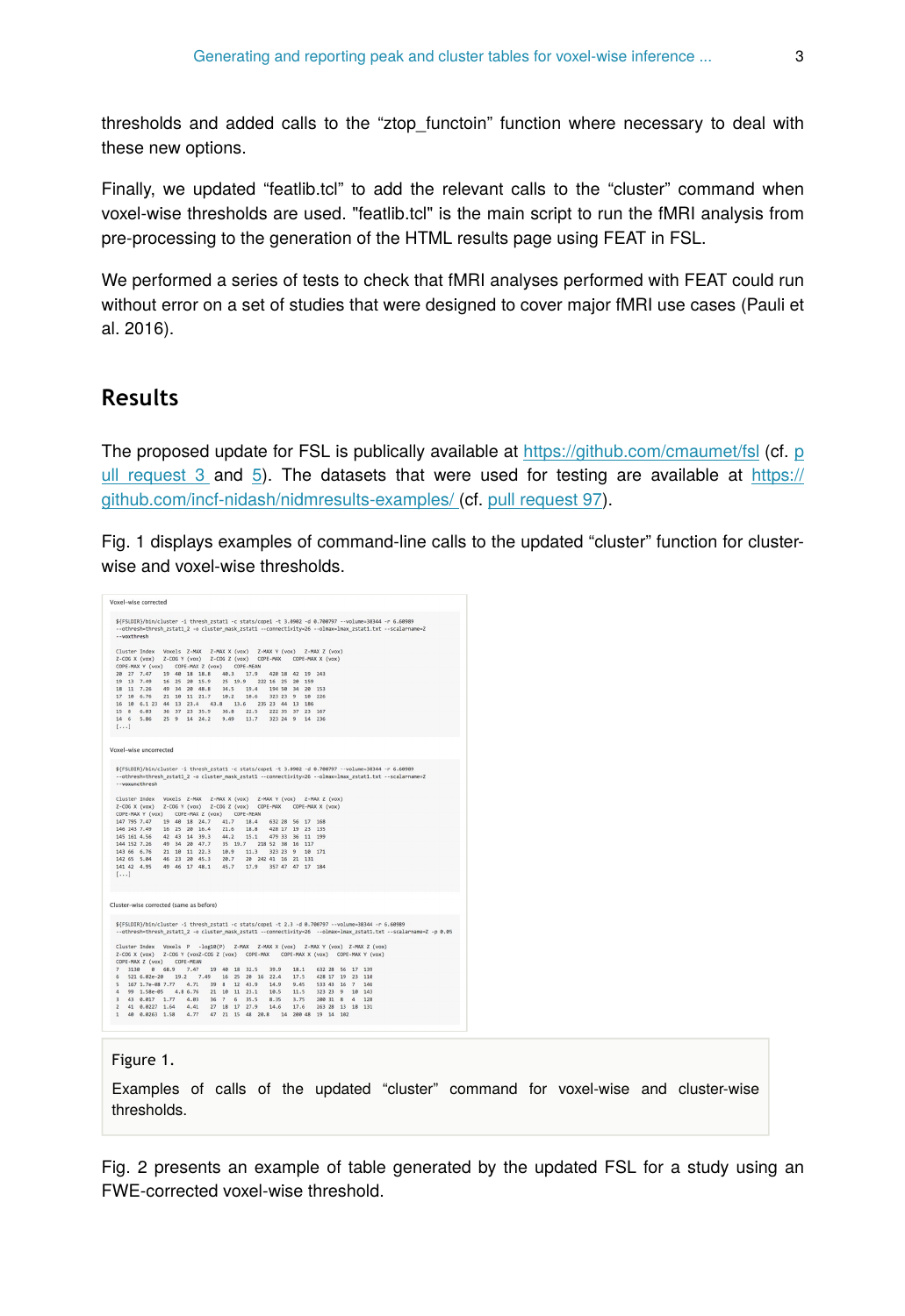

## **Conclusion**

We have provided an update to generate tables of peaks and clusters for voxel-wise inference in FSL. This extension will be useful in the development of standardised exports for results of task-based fMRI studies (e.g. Maumet et al. 2016).

#### **Author's contributions**

TEN updated the "ztop" function and provided guidance in the update of the "cluster" class. CM performed the rest of the implementation and wrote the report.

#### **Acknowledgements**

The authors would like to thank the organizers and attendees of the 2016 OHBM Hackathon. We also gratefully acknowledge Mark Jenkinson, Matthew Webster and Paul Mccarthy from FMRIB for their feedback and support. CM and TEN were supported by the Wellcome Trust.